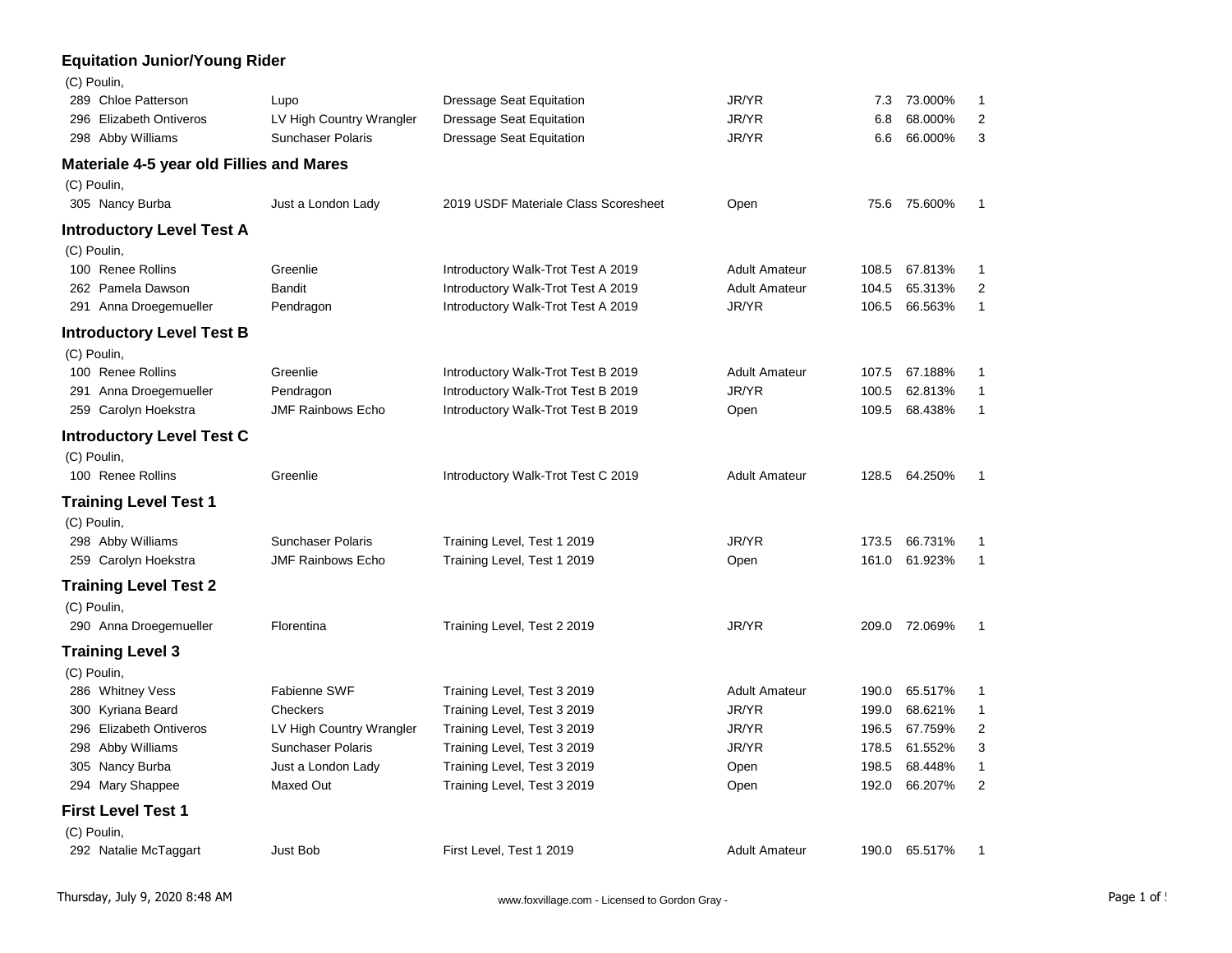|             | 296 Elizabeth Ontiveros    | LV High Country Wrangler | First Level, Test 1 2019  | JR/YR                | 198.0 | 68.276% | 1                       |
|-------------|----------------------------|--------------------------|---------------------------|----------------------|-------|---------|-------------------------|
|             | 289 Chloe Patterson        | Lupo                     | First Level, Test 1 2019  | JR/YR                | 197.0 | 67.931% | $\overline{2}$          |
|             | 294 Mary Shappee           | Maxed Out                | First Level, Test 1 2019  | Open                 | 195.0 | 67.241% | $\mathbf{1}$            |
|             | 276 Richal Flannery        | OM EL Pashahn            | First Level, Test 1 2019  | Open                 | 188.5 | 65.000% | $\overline{2}$          |
|             | <b>First Level Test 2</b>  |                          |                           |                      |       |         |                         |
| (C) Poulin, |                            |                          |                           |                      |       |         |                         |
|             | 301 Kyriana Beard          | Fergie                   | First Level, Test 2 2019  | JR/YR                | 244.5 | 69.857% | -1                      |
|             | 96 Richal Flannery         | Florentina               | First Level, Test 2 2019  | Open                 | 240.0 | 68.571% | $\mathbf{1}$            |
|             | 276 Richal Flannery        | OM EL Pashahn            | First Level, Test 2 2019  | Open                 | 235.5 | 67.286% | $\overline{2}$          |
|             | <b>First Level Test 3</b>  |                          |                           |                      |       |         |                         |
| (C) Poulin, |                            |                          |                           |                      |       |         |                         |
|             | 97 Joanna Bartlett         | Mocha                    | First Level, Test 3 2019  | <b>Adult Amateur</b> | 242.5 | 67.361% | -1                      |
|             | 292 Natalie McTaggart      | <b>Just Bob</b>          | First Level, Test 3 2019  | <b>Adult Amateur</b> | 241.0 | 66.944% | $\overline{2}$          |
|             | 282 Molly Ralstin          | Wretro Grayed WF         | First Level, Test 3 2019  | <b>Adult Amateur</b> | 235.5 | 65.417% | 3                       |
|             | 289 Chloe Patterson        | Lupo                     | First Level, Test 3 2019  | JR/YR                | 243.5 | 67.639% | 1                       |
|             | 96 Richal Flannery         | Florentina               | First Level, Test 3 2019  | Open                 | 241.5 | 67.083% | $\mathbf{1}$            |
|             | 276 Richal Flannery        | OM EL Pashahn            | First Level, Test 3 2019  | Open                 | 226.0 | 62.778% | $\overline{\mathbf{c}}$ |
|             | <b>Second Level Test 1</b> |                          |                           |                      |       |         |                         |
| (C) Poulin, |                            |                          |                           |                      |       |         |                         |
|             | 257 Elizabeth Dudley       | Radiance DMV             | Second Level, Test 1 2019 | <b>Adult Amateur</b> | 255.5 | 69.054% | 1                       |
|             | 282 Molly Ralstin          | Wretro Grayed WF         | Second Level, Test 1 2019 | <b>Adult Amateur</b> | 230.5 | 62.297% | 2                       |
| 97          | Joanna Bartlett            | Mocha                    | Second Level, Test 1 2019 | <b>Adult Amateur</b> | 224.5 | 60.676% | 3                       |
|             | 288 Audrey McKenna         | Rojo Diamante            | Second Level, Test 1 2019 | Open                 | 245.0 | 66.216% | 1                       |
|             | <b>Second Level Test 2</b> |                          |                           |                      |       |         |                         |
| (C) Poulin, |                            |                          |                           |                      |       |         |                         |
|             | 288 Audrey McKenna         | Rojo Diamante            | Second Level, Test 2 2019 | Open                 | 269.0 | 65.610% | 1                       |
|             | <b>Second Level Test 3</b> |                          |                           |                      |       |         |                         |
| (C) Poulin, |                            |                          |                           |                      |       |         |                         |
|             | 257 Elizabeth Dudley       | Radiance DMV             | Second Level, Test 3 2019 | <b>Adult Amateur</b> | 268.0 | 63.810% | 1                       |
|             | 303 Kristen Wertz          | Swank Dezign             | Second Level, Test 3 2019 | <b>Adult Amateur</b> | 266.5 | 63.452% | 2                       |
|             | 302 Katie Edsall           | Constatijn               | Second Level, Test 3 2019 | <b>Adult Amateur</b> | 252.5 | 60.119% | 3                       |
|             | 297 Olivia Mauldin         | LR Ami Twilight          | Second Level, Test 3 2019 | JR/YR                | 265.5 | 63.214% | $\mathbf{1}$            |
|             | <b>Third Level Test 1</b>  |                          |                           |                      |       |         |                         |
| (C) Poulin, |                            |                          |                           |                      |       |         |                         |
|             | 304 Courtney Vaughn        | <b>Won Direction</b>     | Third Level, Test 1 2019  | <b>Adult Amateur</b> | 237.0 | 64.054% | $\mathbf{1}$            |
|             | 295 Hensley Moses          | Deer Park Echoing Lark   | Third Level, Test 1 2019  | JR/YR                | 243.5 | 65.811% | 1                       |
|             | 297 Olivia Mauldin         | LR Ami Twilight          | Third Level, Test 1 2019  | JR/YR                | 227.0 | 61.351% | 2                       |
|             | 258 Carolyn Hoekstra       | Deacon                   | Third Level, Test 1 2019  | Open                 | 235.5 | 63.649% | 1                       |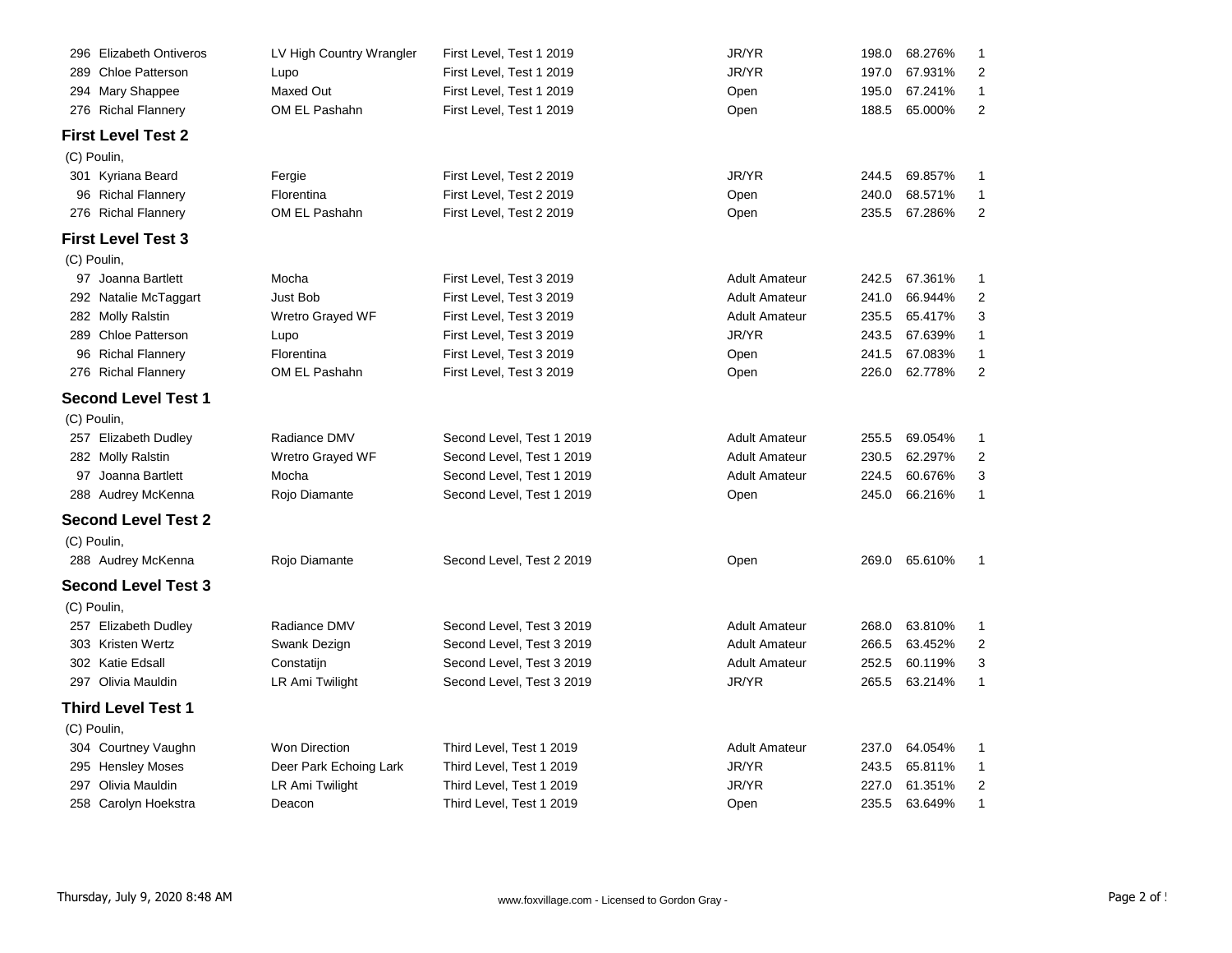## **Third Level Test 2**

| (C) Poulin,                                     |                          |                                      |                      |       |               |                |
|-------------------------------------------------|--------------------------|--------------------------------------|----------------------|-------|---------------|----------------|
| 99 Tamera A. Mayo                               | Clair NAF Sport          | Third Level, Test 2 2019             | <b>Adult Amateur</b> |       | 233.5 61.447% | 1              |
| <b>Third Level Test 3</b>                       |                          |                                      |                      |       |               |                |
| (C) Poulin,                                     |                          |                                      |                      |       |               |                |
| 269 LeeAnn Alf                                  | Corona                   | Third Level, Test 3 2019             | <b>Adult Amateur</b> | 266.5 | 66.625%       | 1              |
| 98 Tamera A. Mayo                               | Roundabout               | Third Level, Test 3 2019             | <b>Adult Amateur</b> | 256.0 | 64.000%       | 2              |
| 304 Courtney Vaughn                             | Won Direction            | Third Level, Test 3 2019             | <b>Adult Amateur</b> | 248.5 | 62.125%       | 3              |
| 295 Hensley Moses                               | Deer Park Echoing Lark   | Third Level, Test 3 2019             | JR/YR                | 241.5 | 60.375%       | 1              |
| <b>Fourth Level Test 1</b>                      |                          |                                      |                      |       |               |                |
| (C) Poulin,                                     |                          |                                      |                      |       |               |                |
| 98 Tamera A. Mayo                               | Roundabout               | Fourth Level, Test 1 2019            | <b>Adult Amateur</b> | 260.5 | 66.795%       | 1              |
| 281 Andrea McNeal                               | Dylan Casimoro           | Fourth Level, Test 1 2019            | <b>Adult Amateur</b> | 256.0 | 65.641%       | $\overline{2}$ |
| <b>Fourth Level Test 3</b>                      |                          |                                      |                      |       |               |                |
| (C) Poulin,                                     |                          |                                      |                      |       |               |                |
| 281 Andrea McNeal                               | Dylan Casimoro           | Fourth Level, Test 3 2019            | <b>Adult Amateur</b> |       | 227.5 63.194% | 1              |
| Intermediate I                                  |                          |                                      |                      |       |               |                |
| (C) Poulin,                                     |                          |                                      |                      |       |               |                |
| 256 Chris Cashel                                | <b>Buena Vista</b>       | FEI Intermediate I 2018              | <b>Adult Amateur</b> | 218.0 | 64.118%       | 1              |
| 287 Kimberlee McKenzee                          | Razzmatazz               | FEI Intermediate I 2018              | <b>Adult Amateur</b> |       | 216.5 63.676% | $\overline{2}$ |
| <b>Musical Freestyle Test of Choice</b>         |                          |                                      |                      |       |               |                |
| (C) Poulin,                                     |                          |                                      |                      |       |               |                |
| 303 Kristen Wertz                               | Swank Dezign             | USDF Freestyle, First Level 2019     | <b>Adult Amateur</b> | 232.0 | 77.333%       | 2              |
| 99 Tamera A. Mayo                               | Clair NAF Sport          | USDF Freestyle, Third Level 2019     | <b>Adult Amateur</b> | 200.5 | 66.833%       | 3              |
| 260 Kristin Knutson                             | Vashti                   | FEI Freestyle, Grand Prix 2017       | Open                 |       | 310.0 77.500% | $\mathbf{1}$   |
| <b>Equitation Adult Amateur</b>                 |                          |                                      |                      |       |               |                |
| (C) Poulin,                                     |                          |                                      |                      |       |               |                |
| 292 Natalie McTaggart                           | Just Bob                 | <b>Dressage Seat Equitation</b>      | <b>Adult Amateur</b> |       | 7.5 75.000%   | 1              |
| <b>Materiale 4-5 year old Fillies and Mares</b> |                          |                                      |                      |       |               |                |
| (C) Poulin,                                     |                          |                                      |                      |       |               |                |
| 305 Nancy Burba                                 | Just a London Lady       | 2019 USDF Materiale Class Scoresheet | Open                 |       | 75.4 75.400%  | -1             |
| <b>Introductory Level Test B</b>                |                          |                                      |                      |       |               |                |
| (C) Poulin,                                     |                          |                                      |                      |       |               |                |
| 262 Pamela Dawson                               | <b>Bandit</b>            | Introductory Walk-Trot Test B 2019   | <b>Adult Amateur</b> |       | 99.5 62.188%  | 1              |
| <b>Introductory Level Test C</b>                |                          |                                      |                      |       |               |                |
| (C) Poulin,                                     |                          |                                      |                      |       |               |                |
| 100 Renee Rollins                               | Greenlie                 | Introductory Walk-Trot Test C 2019   | <b>Adult Amateur</b> | 131.0 | 65.500%       | 1              |
| 259 Carolyn Hoekstra                            | <b>JMF Rainbows Echo</b> | Introductory Walk-Trot Test C 2019   | Open                 |       | 125.5 62.750% | 1              |
|                                                 |                          |                                      |                      |       |               |                |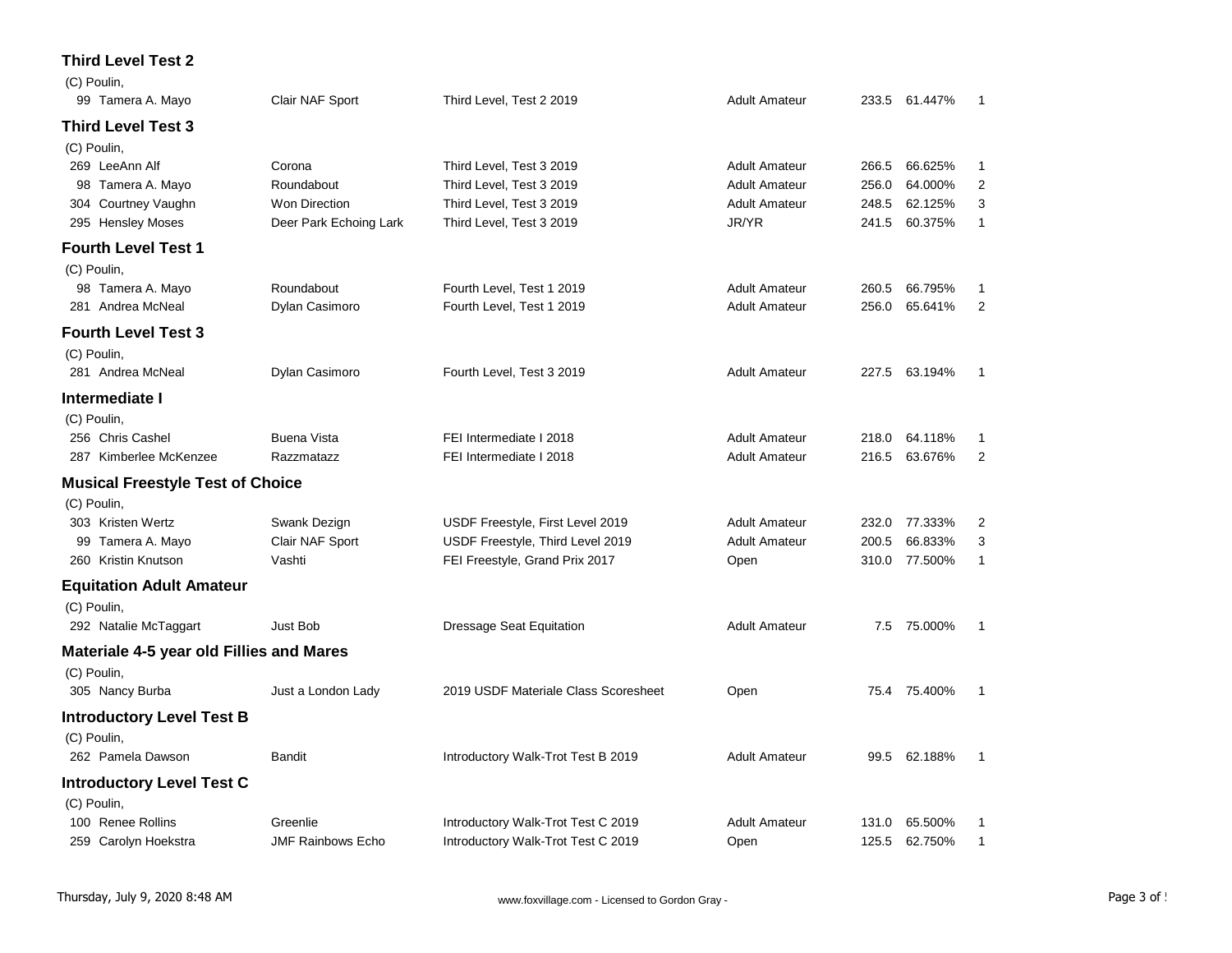## **Training Level Test 1**

|    | (C) Poulin,                |                          |                             |                      |       |               |                |
|----|----------------------------|--------------------------|-----------------------------|----------------------|-------|---------------|----------------|
|    | 100 Renee Rollins          | Greenlie                 | Training Level, Test 1 2019 | <b>Adult Amateur</b> | 162.5 | 62.500%       | 1              |
|    | 298 Abby Williams          | <b>Sunchaser Polaris</b> | Training Level, Test 1 2019 | JR/YR                | 176.0 | 67.692%       | 1              |
|    | <b>Training Level 3</b>    |                          |                             |                      |       |               |                |
|    | (C) Poulin,                |                          |                             |                      |       |               |                |
|    | 261 Julia Denton           | Jesperado                | Training Level, Test 3 2019 | <b>Adult Amateur</b> | 205.5 | 70.862%       | 1              |
|    | 286 Whitney Vess           | Fabienne SWF             | Training Level, Test 3 2019 | <b>Adult Amateur</b> | 201.0 | 69.310%       | 2              |
|    | 296 Elizabeth Ontiveros    | LV High Country Wrangler | Training Level, Test 3 2019 | JR/YR                | 195.0 | 67.241%       | 1              |
|    | 298 Abby Williams          | <b>Sunchaser Polaris</b> | Training Level, Test 3 2019 | JR/YR                | 188.0 | 64.828%       | $\overline{2}$ |
|    | 305 Nancy Burba            | Just a London Lady       | Training Level, Test 3 2019 | Open                 | 196.0 | 67.586%       | 1              |
|    | 294 Mary Shappee           | Maxed Out                | Training Level, Test 3 2019 | Open                 | 191.0 | 65.862%       | 1              |
|    | <b>First Level Test 1</b>  |                          |                             |                      |       |               |                |
|    | (C) Poulin,                |                          |                             |                      |       |               |                |
|    | 292 Natalie McTaggart      | Just Bob                 | First Level, Test 1 2019    | <b>Adult Amateur</b> | 190.5 | 65.690%       | 1              |
|    | 293 Annie Houchin          | Noah B.E.H.              | First Level, Test 1 2019    | <b>Adult Amateur</b> | 190.0 | 65.517%       | $\overline{c}$ |
|    | 299 Reitta Miller          | Debutante                | First Level, Test 1 2019    | <b>Adult Amateur</b> | 178.0 | 61.379%       | 3              |
|    | 296 Elizabeth Ontiveros    | LV High Country Wrangler | First Level, Test 1 2019    | JR/YR                | 193.5 | 66.724%       | 1              |
|    | 294 Mary Shappee           | Maxed Out                | First Level, Test 1 2019    | Open                 | 182.5 | 62.931%       | $\mathbf{1}$   |
|    | <b>First Level Test 3</b>  |                          |                             |                      |       |               |                |
|    | (C) Poulin,                |                          |                             |                      |       |               |                |
|    | 261 Julia Denton           | Jesperado                | First Level, Test 3 2019    | <b>Adult Amateur</b> | 242.5 | 67.361%       | 1              |
|    | 292 Natalie McTaggart      | Just Bob                 | First Level, Test 3 2019    | <b>Adult Amateur</b> | 242.0 | 67.222%       | $\overline{2}$ |
|    | 282 Molly Ralstin          | Wretro Grayed WF         | First Level, Test 3 2019    | <b>Adult Amateur</b> | 240.5 | 66.806%       | 3              |
|    | 97 Joanna Bartlett         | Mocha                    | First Level, Test 3 2019    | <b>Adult Amateur</b> | 236.5 | 65.694%       | 4              |
|    | 299 Reitta Miller          | Debutante                | First Level, Test 3 2019    | <b>Adult Amateur</b> | 219.5 | 60.972%       | 5              |
|    | 300 Kyriana Beard          | Checkers                 | First Level, Test 3 2019    | JR/YR                | 249.0 | 69.167%       | 1              |
|    | 301 Kyriana Beard          | Fergie                   | First Level, Test 3 2019    | JR/YR                | 234.5 | 65.139%       | $\overline{2}$ |
|    | <b>Second Level Test 1</b> |                          |                             |                      |       |               |                |
|    | (C) Poulin,                |                          |                             |                      |       |               |                |
|    | 257 Elizabeth Dudley       | Radiance DMV             | Second Level, Test 1 2019   | <b>Adult Amateur</b> | 244.5 | 66.081%       | 1              |
| 97 | Joanna Bartlett            | Mocha                    | Second Level, Test 1 2019   | <b>Adult Amateur</b> | 222.5 | 60.135%       | 1              |
|    | 289 Chloe Patterson        | Lupo                     | Second Level, Test 1 2019   | JR/YR                | 247.0 | 66.757%       | 1              |
|    | <b>Second Level Test 3</b> |                          |                             |                      |       |               |                |
|    | (C) Poulin,                |                          |                             |                      |       |               |                |
|    | 289 Chloe Patterson        | Lupo                     | Second Level, Test 3 2019   | JR/YR                |       | 273.5 65.119% | 1              |
|    | Third Level Test 1         |                          |                             |                      |       |               |                |
|    | (C) Poulin,                |                          |                             |                      |       |               |                |
|    | 304 Courtney Vaughn        | <b>Won Direction</b>     | Third Level, Test 1 2019    | <b>Adult Amateur</b> | 231.0 | 62.432%       | 1              |
|    | 258 Carolyn Hoekstra       | Deacon                   | Third Level, Test 1 2019    | Open                 | 225.0 | 60.811%       | 1              |
|    |                            |                          |                             |                      |       |               |                |